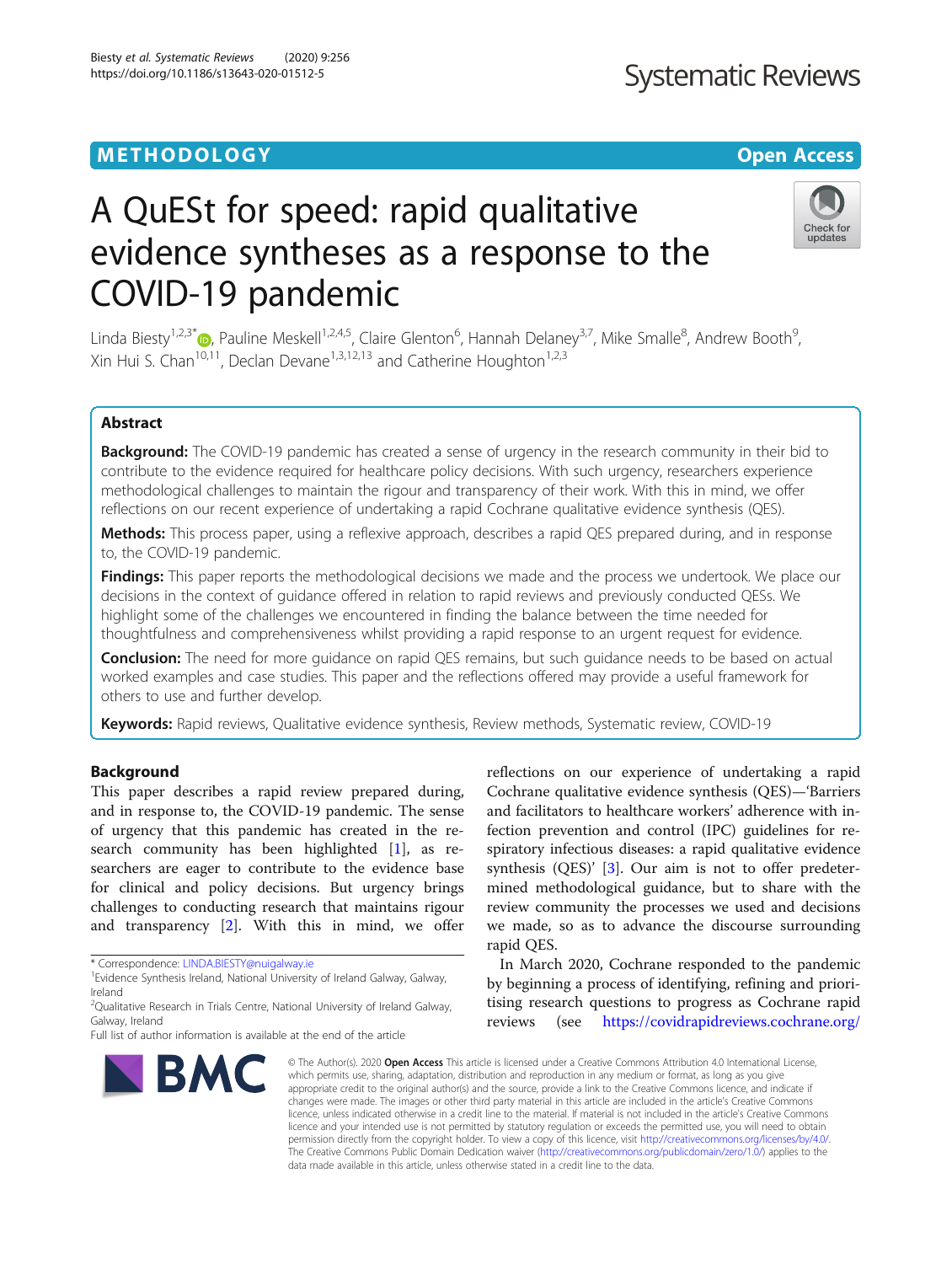[prioritization](https://covidrapidreviews.cochrane.org/prioritization)). Given the urgent need for evidence to inform healthcare practice and policy, Cochrane requested that COVID-19 related rapid reviews be fast-tracked and ideally completed within 2 weeks of initiation. Our review [[3\]](#page-4-0), featured amongst the initial suite of Cochrane COVID-19 rapid reviews, was Cochrane's first rapid QES.

The contribution rapid reviews can make to strengthen health policy has been well-documented [[4](#page-4-0), [5](#page-5-0)]. Rapid reviews can potentially support health policy decisions by providing evidence to inform these decisions [[6](#page-5-0)]. A rapid synthesis of evidence employs methods, which are 'accelerated and streamlined' [[7](#page-5-0)] so that completion is earlier than with more typical systematic review methods [\[4\]](#page-4-0). As needs, not methods, determine rapid reviews, there can be no consensus on the ideal time to complete. However, from 8 weeks [\[8\]](#page-5-0) to 12 weeks is considered usual [[9](#page-5-0)]. It has been suggested that rapid models of evidence synthesis are placed ideally to ensure prompt availability of information to inform healthcare responses to emergencies [\[10\]](#page-5-0).

The methodological guidance underpinning rapid reviews continues to advance but not without challenges [[4,](#page-4-0) [11](#page-5-0), [12\]](#page-5-0). For rapid reviews of intervention effectiveness, disagreement centres on which elements should be prioritised and which should be accelerated [[5,](#page-5-0) [12](#page-5-0)]. For review authors undertaking a rapid QES, this may be even more challenging, we are only aware of one guide [[13\]](#page-5-0). A scoping review, published in 2019, found an increasing number of published rapid QES (15,—13 published reviews and 2 protocols) [\[2](#page-4-0)]. However, the authors of this review called on rapid review authors to describe their methods explicitly, and the limitations that time may place on their review [[2\]](#page-4-0).

# **Objectives**

The objectives of this paper are (i) to describe decisions made in the context of a specific review undertaken during unprecedented circumstances, and (ii) to contribute to the discourse surrounding rapid QES.

# The team and the work process

From inception to publication, our rapid review took 25 days, with the bulk of the work taking place over 2 weeks. Our published review includes a short reflexive account offering insight into the professional backgrounds of the authors and the perspectives we brought to the review process [\[3](#page-4-0)]. For our review, four review authors (the 'core team') simultaneously conducted all the review processes as opposed to a segmented or parallel approach (i.e. where review authors are allocated different stages of the QES). We return to this point about 'our process' throughout this paper and propose that the benefits of this warrant further exploration. Communication between the core team was constant (frequent emails, multiple daily videoconference meetings and text messages). The other members of the team (and the Cochrane community) answered email queries promptly, returned feedback within hours, and were on call to consult on methodological or topic-specific questions. This effort is important to remember but is described rarely in published reviews, and most rapid reviews offer scant testimony to the commitment and hours required of everyone involved.

# **Methods**

#### Formulating a research question

Our research objective was pre-defined and prioritised by Cochrane following a request from the World Health Organisation. This objective encompassed all types of healthcare workers, IPC guidelines and respiratory infectious diseases [\[3](#page-4-0)]. These concepts are broad in their meaning and added complexity to the search and the review itself. We used the SPICE (Setting, Population, Phenomenon of Interest, Comparison, Evaluation) [[14](#page-5-0)] criteria to clarify these concepts. Involving a topic expert (XHC) on the team was crucial in efficiently defining our inclusion and exclusion criteria to enable us to conduct a review that was responsive to the COVID-19 pandemic, yet also relevant to other respiratory infectious diseases requiring IPC measures.

### Search

Interim rapid review guidance from Cochrane recommends that an information specialist should be involved [[15\]](#page-5-0). In our review, the information specialist was integral to the team  $\lceil 3 \rceil$ , developing a search strategy that was then peer-reviewed by the team, including our methodological expert (AB), who drew on his combined information specialist/systematic review background to optimise the specificity of the search. It was subsequently formally peer-reviewed by a Cochrane information specialist.

The aforementioned scoping review [\[2\]](#page-4-0) reports considerable variation across the number of electronic databases searched for in rapid QES (ranging from 3 to 7 databases). Due to our restricted timeframe, and guided by Cochrane's interim rapid review guidance [[15\]](#page-5-0), we targeted a single MEDLINE database, informed by estimates of high yields of included studies [[16\]](#page-5-0). We did not include grey literature and record this as a limitation of our work [\[3](#page-4-0)]. Whilst we acknowledge that an exhaustive search may not be necessary for QES, we undertook an additional scoping exercise of more than 1500 title and abstracts. We searched the reference lists of key papers [[16,](#page-5-0) [17](#page-5-0)]. This supplementary searching was helpful as it yielded 30 additional studies for screening [[3\]](#page-4-0).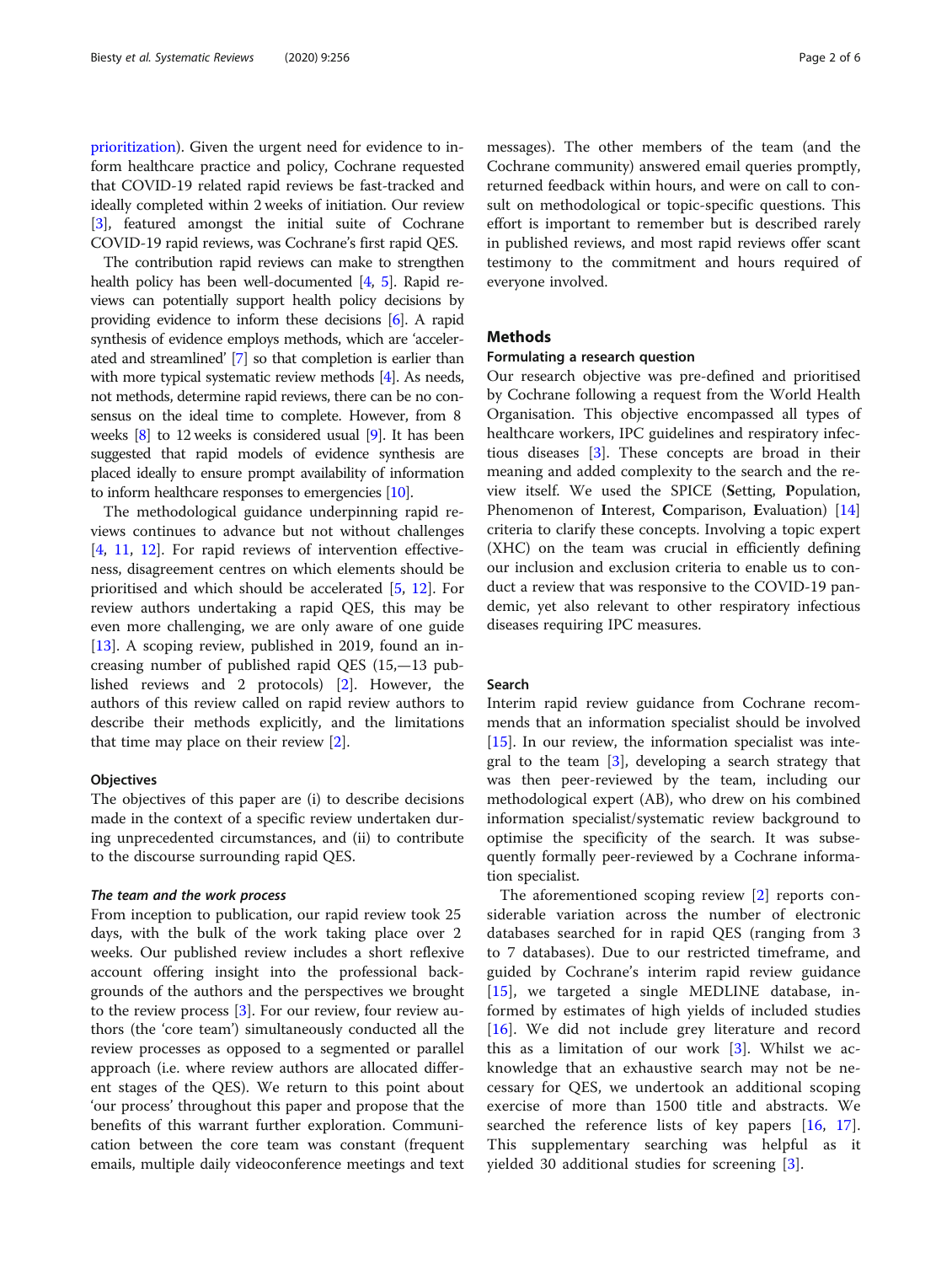# Selection of studies

Cochrane's interim rapid review guidance suggests a title and abstract screening approach that involves two screeners in double independent screening for at least 20% of abstracts with conflict resolution and one screener thereafter (using a second reviewer to screen all excluded abstracts to validate the process) [\[15\]](#page-5-0). A similar approach is suggested for full-text screening. Most reviews included in the scoping review of rapid QES used single reviewer screening [\[2](#page-4-0)]. In our review, the core team doublescreened the title and abstracts independently within Covidence (Covidence Systematic Review Software. Available at [www.covidence.org](http://www.covidence.org)). A similar process was applied to full-text screening. Disagreements were resolved by discussion or by involving a third reviewer [\[3\]](#page-4-0).

On reflection, this approach had two specific benefits. First, constant communication between the core team on how we understood our eligibility criteria helped us to minimise bias at the screening stage. Second, the review authors sensitised themselves to the studies and the data from the screening stage. Potentially, this early immersion facilitated our rapid transition across the QES methods of screening, data extraction and synthesis.

On completion of full-text screening, we identified 36 studies that met our inclusion criteria [\[3](#page-4-0)]. Whilst it is not appropriate to prescribe how many studies should be included in a QES [[17\]](#page-5-0), we were aware that this number could make it challenging to become sufficiently familiar with the data  $[18]$  $[18]$  $[18]$  and so could impair the quality of our analysis. We decided to purposively sample 20 of the studies for inclusion in the synthesis (based on relevance, geographical spread, and depth of insight [\[19](#page-5-0)]) [[3\]](#page-4-0). Sampling strategies are increasingly accepted within QES as they seek variation in concepts rather than an exhaustive sample [\[19](#page-5-0)]. However, sampling strategies can have important impacts on review findings and benefit from lengthy consideration. The timeframe we had to make this decision was, therefore, not ideal. We have described the sampling strategies we used as a point of reflection, not as prescriptive guidance.

# Data extraction

Cochrane's interim rapid review guidance recommends that one reviewer extracts the data using a piloted form whilst a second reviewer checks the extracted data for accuracy and completeness [\[15](#page-5-0)]. The scoping review of 15 rapid QES noted single reviewer data extraction as the most commonly reported method [\[2](#page-4-0)]. For our review, the core members used a data extraction form (Google Forms) designed specifically for this synthesis. The form was piloted on three studies, one reviewer extracted data, which was reviewed for accuracy and completeness by a second member of the team [\[3](#page-4-0)]. Following minor revisions to the form, each reviewer extracted data from one study, which was reviewed resulting in final alterations before full data extraction from all included studies. Continuous discussion and moderation across studies were conducted to ensure consistency.

The data extraction form was developed to support the "best fit" framework approach [\[20](#page-5-0)] used to analyse and synthesise the evidence (see the 'Analysis and Synthesis' section). Categorising the data against a 'best fit' framework during the extraction phase, we suggest, allowed a seamless progression to the 'best fit' a priori framework approach to analyse and synthesise findings.

### Assessment of methodological limitations

Cochrane's interim rapid review guidance suggests that quality assessment of included studies is conducted by a single reviewer, with verification of all judgements by a second reviewer [[15\]](#page-5-0). Most of the rapid QES reported in the scoping review [[2\]](#page-4-0) conducted a quality assessment (mainly using the Critical Appraisal Skills Programme Qualitative Checklist Tool (CASP) [[21](#page-5-0)]). We, similarly, used an adaptation of the CASP tool (the adapted tool is documented in the published rapid QES). Each included study was appraised independently by two core team members with disagreements resolved through discussion [\[3](#page-4-0)]. On reflection, we could have considered a single reviewer assessment with a process of verification. However, we persisted with double, independent assessments in seeking to balance speed with rigour.

### Analysis and synthesis

Cochrane's interim rapid review guidance on analysis was not considered relevant to our review, given its focus on effectiveness reviews [\[15](#page-5-0)]. The scoping review of rapid QES reports use of the same approaches used by regular QES [\[2](#page-4-0)]. We used a 'best fit' framework approach [\[20](#page-5-0), [22](#page-5-0)]. This deductive approach is considered by its creators, and others [\[23](#page-5-0)], as particularly suitable for rapid synthesis [[22\]](#page-5-0), and this guided our decision. This pragmatic method builds on an a priori framework, enriching existing theory, rather than employing a grounded or inductive form of synthesis [\[24](#page-5-0), [25\]](#page-5-0). We identified a pre-existing framework [\[26\]](#page-5-0) that we used to analyse the studies under the domains of organisational, environmental and individual factors that can impact IPC guideline adherence.

In keeping with 'our process', the core team conducted analysis and synthesis simultaneously. Using the 'best fit' framework approach to inform data extraction meant that individual reviewers could analyse the data to populate different domains of the framework. We engaged in several online discussions to ensure consistency across analysis and synthesis, reduce overlap in the findings by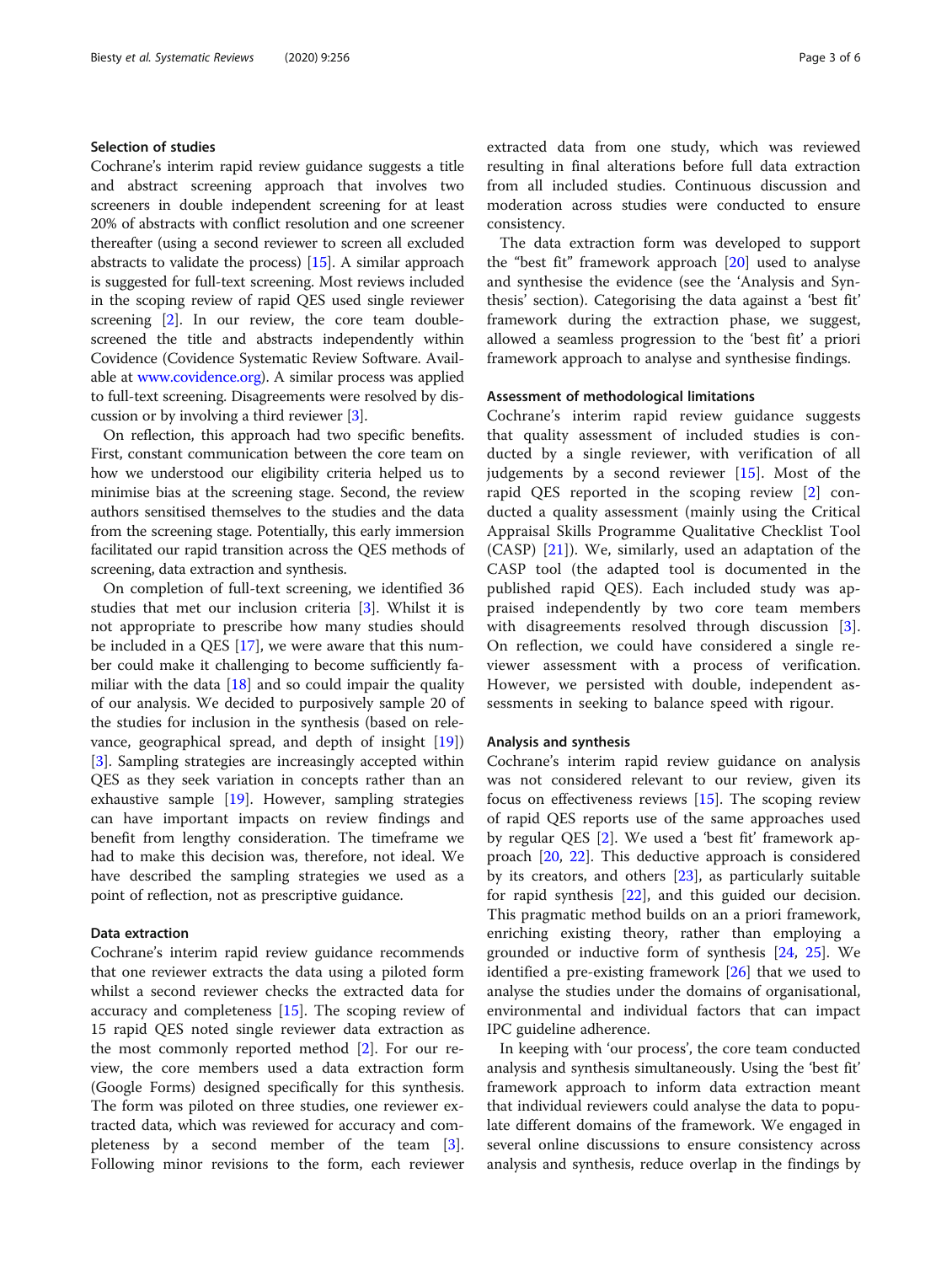mapping the range and nature of reviewed concepts and identify how the themes addressed the review question and review aim [[3\]](#page-4-0). We believe that this contemporaneous critical peer review of synthesised findings made our process more trustworthy, contributing to the coherence and relevance of the findings.

Engaging in all stages of the QES, from screening to synthesis, helped the review authors move between the data and the developing themes more effectively. In our experience, this intense part of the review, given the immersion needed during analysis, requires uninterrupted focus facilitated by conversations conducted in real-time.

# Assessing the confidence in the findings

Cochrane's interim guidance about assessing the certainty of evidence in rapid reviews suggests a single reviewer approach, with verification from a second reviewer [[15](#page-5-0)]. This topic is not documented in the scoping review of rapid QES [[2\]](#page-4-0). For our review, the core team independently used the Confidence in the Evidence from Reviews of Qualitative Research (GRADE-CERQual) approach to assess confidence in the findings [\[27](#page-5-0)]. The review authors initially applied GRADE-CERQual to those findings that were within the same domains they had explored previously in-depth during the synthesis stage. The final assessment was based on a consensus across the core team [\[3](#page-4-0)]. Whilst our assessment was rigorous, we did not have time to edit and include full evidence profiles in the published review (the evidence profiles are now complete and are documented in Appendix 2 of the published rapid QES).

Having team members who were familiar with GRADE-CERQual was important for expediting this stage. We were able to refine our approach in line with previous experiences and used a piloting process where each of the core team performed the assessment on three key findings and presented back to the others providing the rationale for the level of confidence we awarded. This pilot exercise was valuable in identifying any ambiguity in our GRADE-CERQual judgements early in the process. The review authors undertaking the GRADE-CERQual assessment had conducted the data extraction and the assessment of methodological limitations in relation to these studies informing the findings. Again, this knowledge and familiarity helped to expedite the process.

# Developing implications for practice

Developing implications for practice was not a specific requirement in the Cochrane interim rapid review guidance. However, we felt that to support decision-makers, this section was critical. Our review team included an editor from the Cochrane Effective Practice and

Organisation of Care Group (EPOC) with experience of communicating findings in this way [[28](#page-5-0)], who could prepare this section quickly. This work involved mapping individual review findings into questions for consideration by decision-makers. We also included these questions in an evidence summary for end users [\[29\]](#page-5-0).

To ensure that this summary was accessible and relatable to end users, we invited 18 nurses, doctors and care home staff from different continents and areas of healthcare to review the summary. Fifteen volunteers responded within 24 h, and minor edits were made accordingly. We sourced volunteers to translate the summary into Spanish, Portuguese, French and Norwegian. Volunteers also translated the plain language summary of the review into five languages. In addition, we recorded a podcast, since translated into multiple languages, developed an infographic and featured in Evidence Aid [[30\]](#page-5-0).

These efforts and generosity from others increased the accessibility and usefulness of the rapid QES findings. Future rapid review guidance needs to consider knowledge translation as a key element.

# **Discussion**

Our first objective in this paper was to describe how we undertook a rapid QES at a unique moment in time. We describe how the process enabled us to meet the remit and timeline of Cochrane's COVID-19 rapid reviews. Our second objective was to contribute to the discourse surrounding rapid QES. The need for more guidance on rapid QES remains, but such guidance needs to be based on worked examples. This paper may provide a useful framework for others to use and further develop.

We are mindful of the potential criticism that rapid reviewers may privilege processes that are generic across all review types, rather than preserve the philosophical underpinnings of qualitative research [[2\]](#page-4-0). Concerns about superficial QES approaches already exist [\[31\]](#page-5-0), and this critique must inform the decisions and claims that reviewers make about their outputs. Campbell et al. suggest that concerns about potential limitations must be weighed against the argument that, during periods of limited resources and time, 'something is better than nothing' [[2\]](#page-4-0). The limitations of our work are documented here and within the published review [[3\]](#page-4-0). Producing a timely review for the research and healthcare community required some decisions to compromise. We do not suggest that these decisions are easy to make; our team would have enjoyed making methodological decisions under less pressured conditions. However, the limited available time certainly did not restrict the depth of our engagement and discussion. Responding effectively to a question about COVID-19 during a global pandemic necessitates, or at least permits dynamic,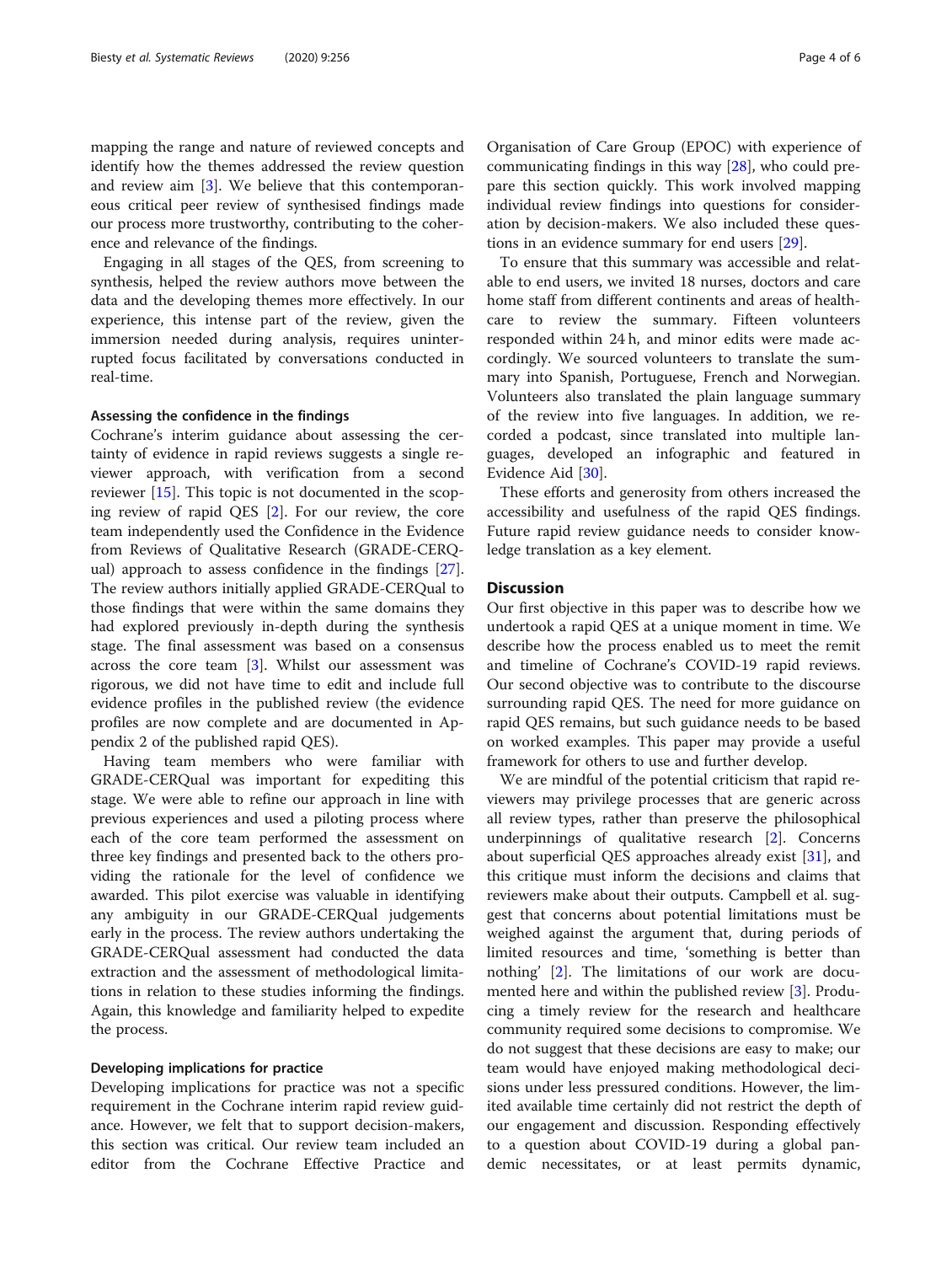<span id="page-4-0"></span>pragmatic, and responsive attitudes to guide decisionmaking. The challenge lies in finding the balance between the time needed for thoughtfulness and the need to respond rapidly.

Our final points remain as reflexive thoughts as we highlight the factors that enabled the completion of our rapid review. The entire process, from initiation to publication took 25 days. Several factors influenced our ability to complete the review within this timeframe. We highlight the broader team of supporters, including the editors, peer reviewers, translators, healthcare workers, end-user stakeholders, and the broader Cochrane community. The membership of our immediate team and the support we received from the wider community was critical in completing and publishing our review within this timeframe. The core team had worked together previously and this also enhanced our completion trajectory. The merits of conducting rapid research with people who recognise each other's work ethic, skill sets and personalities receive almost no attention in the literature. This should be explored in further methodological discussions. The process we employed relied on the core team moving together through the methods of this QES. We believe this approach called for a frequent and in-depth discussion in real-time. This constant communication (and follow-up consultations with the wider team) also supported the reflexivity required to balance speed with rigour.

International experts in methodology and topic areas joined this team at a time when they were already inundated with commitments to the COVID-19 response. The generosity of everyone to answer this question played a role that cannot be underestimated. In addition, through the Cochrane structure, the team had access to an international network offering specialised methodological and practical support. Cochrane EPOC's editorial team maintains high levels of QES expertise providing essential guidance for sections of the review, as well as experience in dissemination and end-user input. The Cochrane community was quickly able to identify peer reviewers and copy editors, who contributed within the timeline. We cannot speculate whether such commitment would have been possible at another time, nor the extent to which we could have harnessed these energies outside the exceptional circumstances and urgency of this review question. We are confident that there are lessons here for the future of how evidence syntheses are conducted.

# Conclusion

This paper offers insights into conducting a rapid QES during the COVID-19 pandemic. We have highlighted our decisions, the process we undertook and areas for consideration by the review community. Members of the Oxford Centre for Evidence-Based Medicine have suggested previously that rapid reviews would be more appropriately rebranded as 'restricted systematic reviews' [[32\]](#page-5-0). Regardless of the label, we return to an earlier reflection that calendar dates may denote rapid completion, but they do not attest to the extensive hours and intensive effort required; a point of which those who agree to take on such endeavours must be aware!

#### Authors' contributions

LB contributed to conceptualisation, methodology, investigation, resources, writing—original draft, writing—review and editing, and visualisation. PM contributed to conceptualisation, methodology, investigation, resources, writing—original draft, and writing—review and editing. CG contributed to conceptualisation, methodology, investigation, resources, writing—original draft, writing—review and editing, visualisation, and supervision. HD contributed to conceptualisation, methodology, and writing—review and editing. MS contributed to resources, writing—review and editing. AB contributed to resources, writing—review and editing, and supervision. XHC contributed to resources and writing—review and editing. DD contributed to conceptualisation and writing—review and editing. CH contributed to conceptualisation, methodology, investigation, resources, writing—original draft, writing—review and editing, and visualisation. The author(s) read and approved the final manuscript.

#### Funding

This research did not receive any specific grant from funding agencies in the public, commercial, or not-for-profit sectors.

#### Competing interests

None

#### Author details

<sup>1</sup> Evidence Synthesis Ireland, National University of Ireland Galway, Galway, Ireland. <sup>2</sup>Qualitative Research in Trials Centre, National University of Ireland Galway, Galway, Ireland. <sup>3</sup>School of Nursing and Midwifery, Aras Moyola, National University of Ireland Galway, 26 Upper Newcastle, Galway H91 E3YV, Ireland. <sup>4</sup> Health Research Institute, University of Limerick, Limerick, Ireland <sup>5</sup>Department of Nursing and Midwifery, University of Limerick, Limerick, Ireland. <sup>6</sup>Norwegian Institute of Public Health, Oslo, Norway. <sup>7</sup>School of Nursing and Midwifery, Trinity College Dublin, Dublin, Ireland. <sup>8</sup>James Hardiman Library, National University of Ireland Galway, Galway, Ireland. <sup>9</sup>School of Health and Related Research, ScHARR, University of Sheffield, Sheffield, UK. <sup>10</sup>Centre for Tropical Medicine and Global Health, Nuffield Department of Medicine, University of Oxford, Oxford, UK.<sup>11</sup>Hospital for Tropical Diseases, London, UK. 12Cochrane Ireland, National University of Ireland Galway, Galway, Ireland. 13HRB-Trials Methodology Research Network, National University of Ireland Galway, Galway, Ireland.

# Received: 26 June 2020 Accepted: 26 October 2020 Published online: 04 November 2020

#### References

- 1. Knottnerus JA, Tugwell P. Methodological challenges in studying the COVID-19 pandemic crisis. Journal of Clinical Epidemiology. 2020;121:A5–7. [https://doi.org/10.1016/j.jclinepi.2020.04.001.](https://doi.org/10.1016/j.jclinepi.2020.04.001)
- 2. Campbell F, Weeks L, Booth A, Kaunelis D, Smith A. A scoping review found increasing examples of rapid qualitative evidence synthesis and no methodological guidance. Journal of Clinical Epidemiology. 2019;115:160– 71. <https://doi.org/10.1016/j.jclinepi.2019.05.032>.
- 3. Houghton C, Meskell P, Delaney H, Smalle M, Glenton C, Booth A, Chan XHS, Devane D, Biesty LM. Barriers and facilitators to healthcare workers' adherence with infection prevention and control (IPC) guidelines for respiratory infectious diseases: a rapid qualitative evidence synthesis. Cochrane Database Syst Rev 2020, 4:CD013582. doi: 10.1002/14651858. CD013582.
- 4. Tricco AC, Langlois EV, Straus SE. Rapid reviews to strengthen health policy and systems: a practical guide. Geneva: World Health Organization; 2017. Licence: CC BY-NC-SA 3.0 IGO.